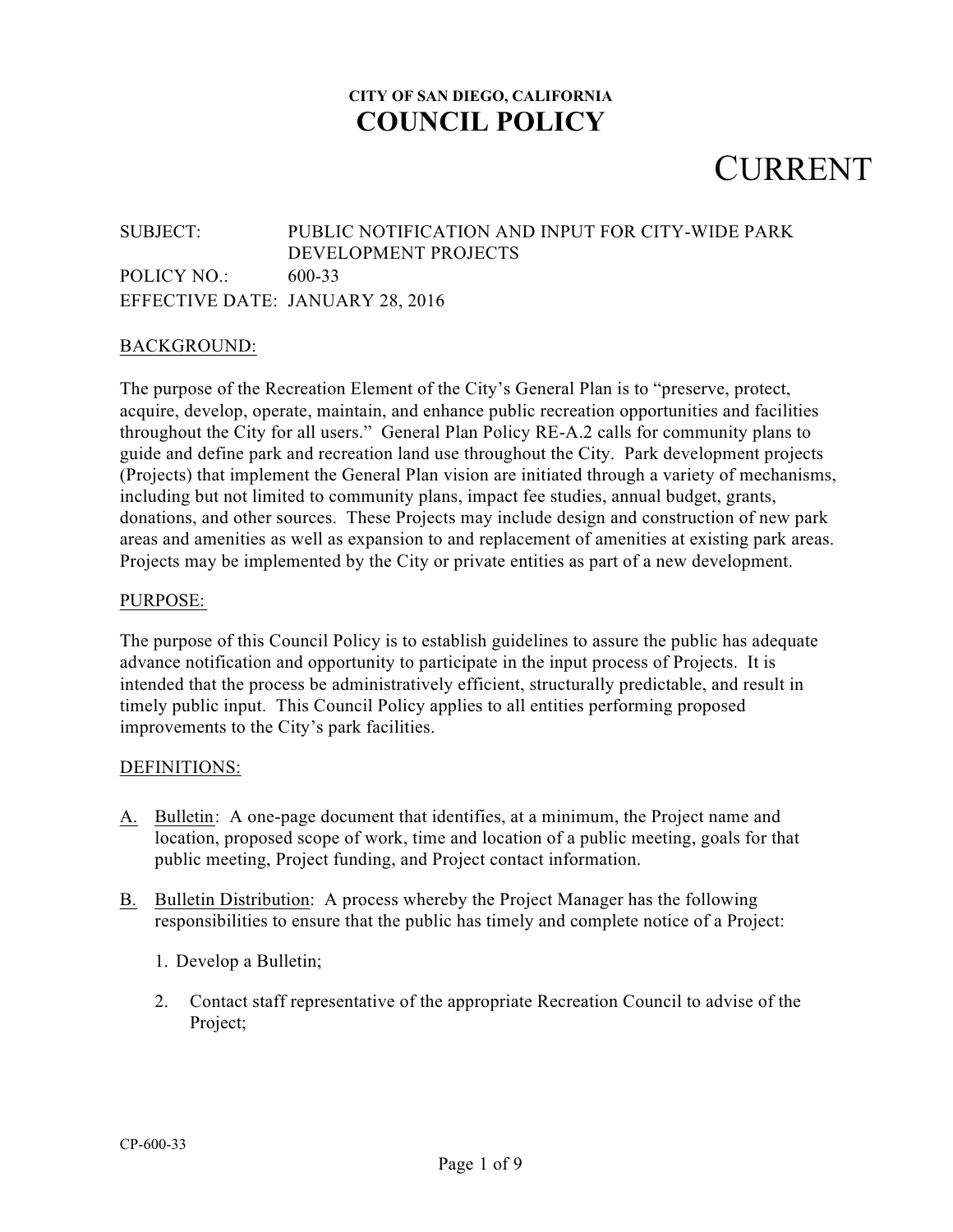## **CURRENT**

- 3. Contact staff representative(s) of appropriate City Council office(s) to seek names of members of the public who have expressed interest in the Project;
- 4. Provide the Bulletin to the following entities/individuals:
	- a. Staff representative and chairperson of the Recreation Council,
	- b. Appropriate City Council office(s),
	- c. Interested members of the public,
	- d. Staff representative and chair of the recognized Community Planning Group, and
	- e. Property owners who surround the park within a minimum 300-foot radius of the Project site; and
- 5. Coordinate the creation and placement of a sign or public notice at the Project site that provides information contained in the Bulletin.

C.Director: The Park and Recreation Department Director or his or her designee.

- D. General Development Plan (GDP): A conceptual master plan that identifies the activities and amenities to be included within a park. A GDP is the basis for Public Project Assessment and eventual construction documents. Improvements identified within a GDP may be implemented through multiple phases as funding is available.
- E. Park and Recreation Board: The advisory board created by City Council pursuant to San Diego Municipal Code Section 26.30(a). For some Projects, other City advisory bodies may make the final recommendation (for example, a Regional Park Task Force as authorized by Joint Exercise of Powers Authority or similar agreement).
- F. Project Manager: The City-approved individual who serves as the point of contact for the Project.
- G. Public Project Assessment: As provided in Development Services Department Information Bulletin 510, this is an assessment conducted by City staff to review the impacts of a Project, if any, including impacts to historic, cultural, archaeological, and environmental resources.
- H. Public Workshop: A gathering of members of the public, usually at a noticed Recreation Council meeting, to discuss the Project. Workshops must be placed on the Recreation Council's agenda and comply with the Ralph M. Brown Act for open meetings.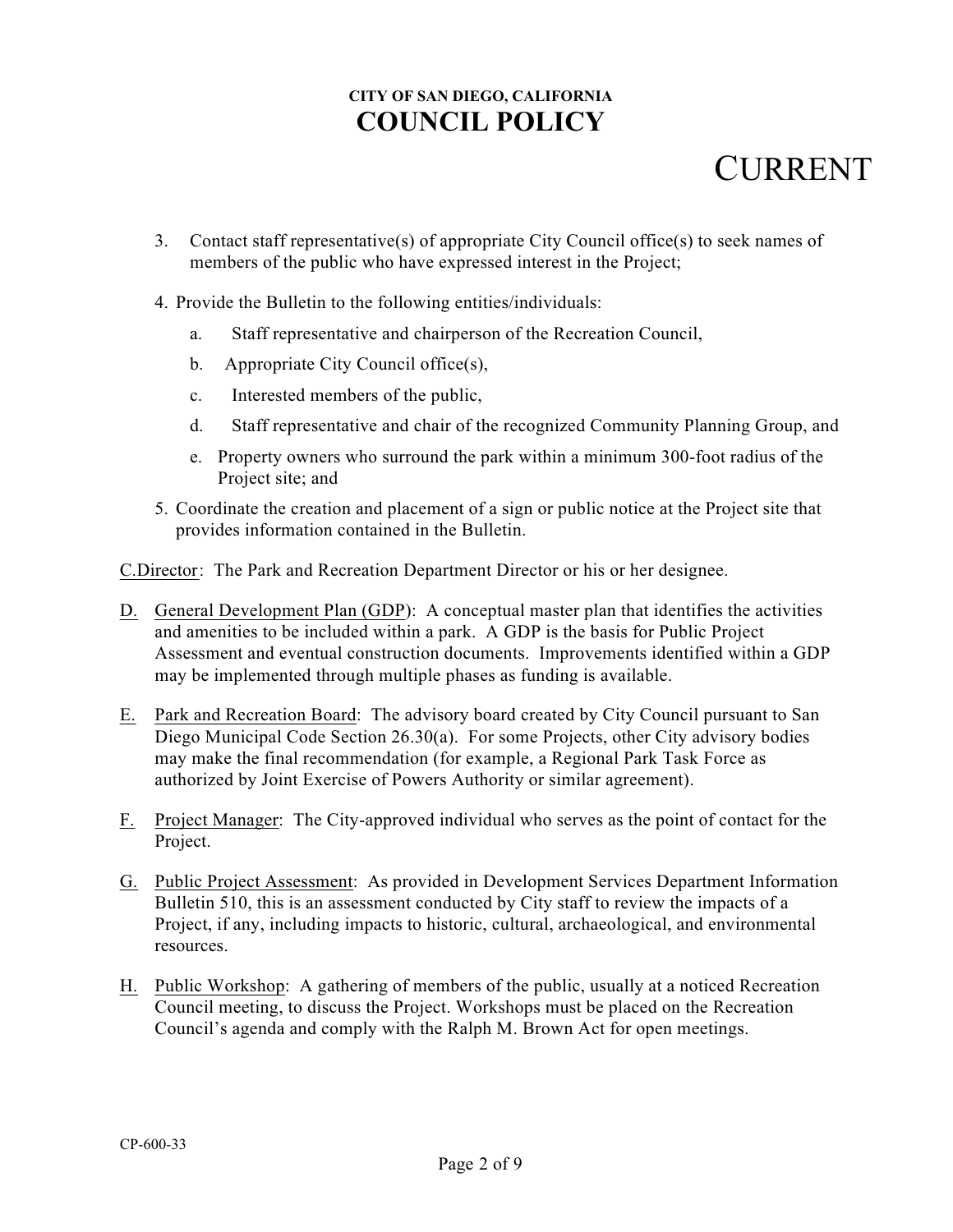# **CURRENT**

I. Recreation Council: A group of individuals officially recognized by the City who are interested in promoting recreation opportunities by developing and promoting parks within their community. Many of these groups were established in accordance with Council Policy 700-42. For the purposes of this Council Policy, Recreation Councils also include citizens' advisory committees for open space and regional parks (i.e., Mission Trails, Otay Valley, Los Peñasquitos Canyon Preserve) and advisory committees for resource-based parks (i.e. Mission Bay, Balboa Park, Municipal Golf). In the absence of a Recreation Council in good standing with the City, the recognized Community Planning Group established under Council Policy 600-24, will serve as the Recreation Council. Recreation Councils give advisory recommendations.

#### POLICY:

- A. Relationship to City-Approved Plans: The Project should be consistent and in conformance with the City's General Plan, applicable community plan(s) and/or master plan(s), and impact fee studies.
- B. Review Process for Projects: The review process for a Project varies depending on the complexity of the Project, including whether a GDP amendment is required. A GDP is required when a new amenity is proposed for a park. Prior to the public input phase, the City will determine the public notice and hearing process based on the Project scope. It is anticipated for budgeting and scheduling purposes that Projects requiring no GDP amendment will have one Recreation Council meeting, Minor Projects requiring a GDP amendment will have two Recreation Council meetings, and Major Projects requiring a GDP amendment or new GDP will have three Recreation Council meetings. Additional meeting(s) beyond those identified in this Council Policy may impact the Project by increasing the Project timeline and reducing the funding available for the Project's construction.
	- 1. Projects Consistent with Existing GDP and No GDP Amendment Required
		- a. Projects will be determined by the City to be consistent with an existing GDP based on the following conditions:
			- i. A GDP for the park site has already been approved through a previous public process, and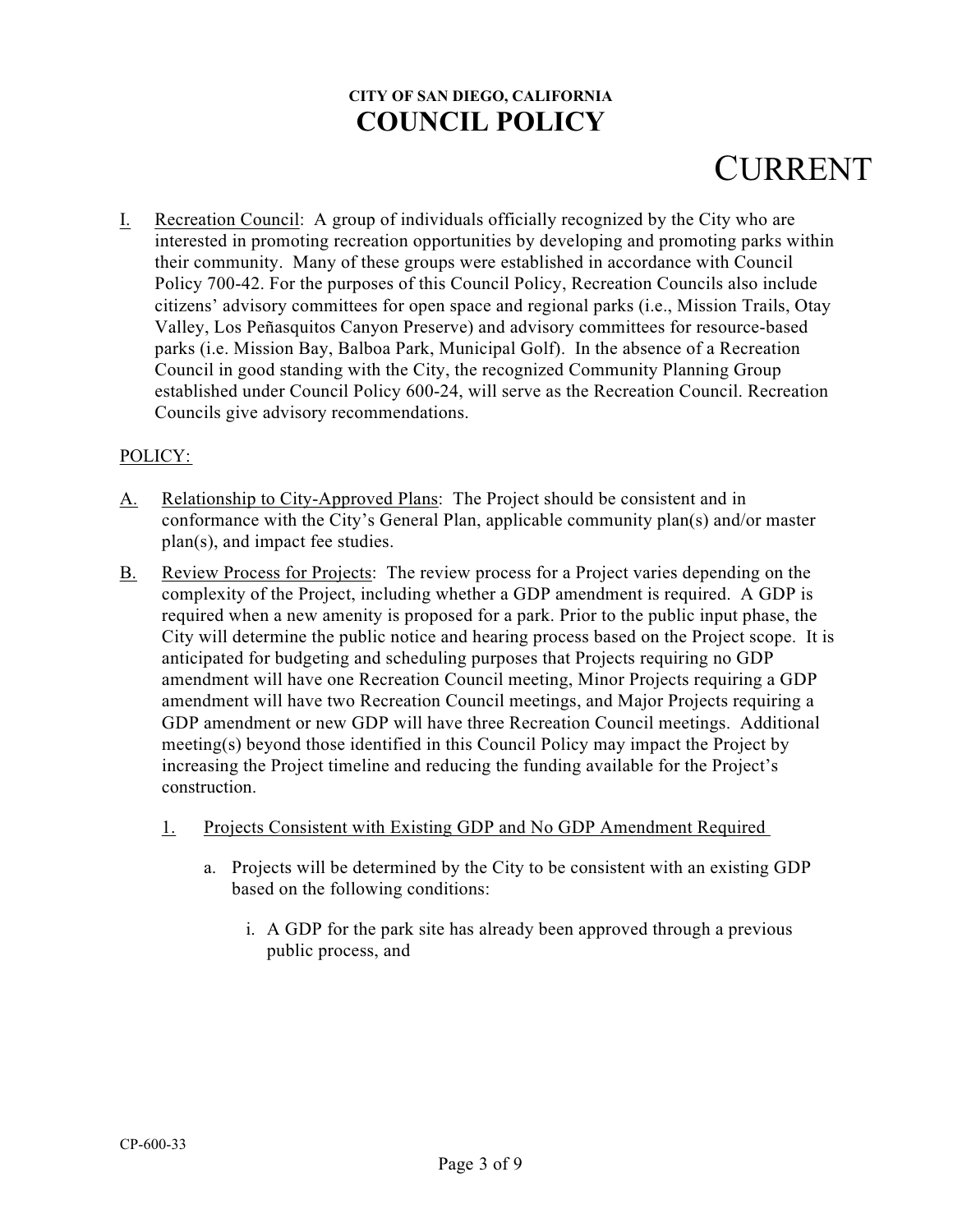- ii. One of the following factors is true:
	- a) The GDP includes the Project as a planned amenity, or
	- b) The Project provides amenities that will improve park patron safety and accessibility without conflicting with the GDP, or
	- c) The Project replaces an existing amenity consistent with the GDP that no longer meets current standards or has outlived its useful life.
- iii.These types of Projects may include amenities that were included in the GDP but were not funded or constructed at the time of GDP approval and/or initial park development.
- a. Projects consistent with an existing GDP may include:
	- i. Security lighting
	- ii. Picnic shade structures
	- iii. Accessibility improvements
	- iv. Comfort station improvements and/or expansion
	- v. Improvements related to health and safety
- b. The public notice and hearing process for Projects consistent with an existing GDP involves the following steps:
	- i. Recreation Council Meeting: The Project Manager will request the Project be placed on the agenda for a Recreation Council meeting. At the noticed meeting:
		- a) The Project Manager will present Project scope, schedule, cost, and related relevant information.
		- b) If appropriate to the Project, alternatives may be considered by the Recreation Council.
		- c) Members of the public will have an opportunity to review and comment on the Project.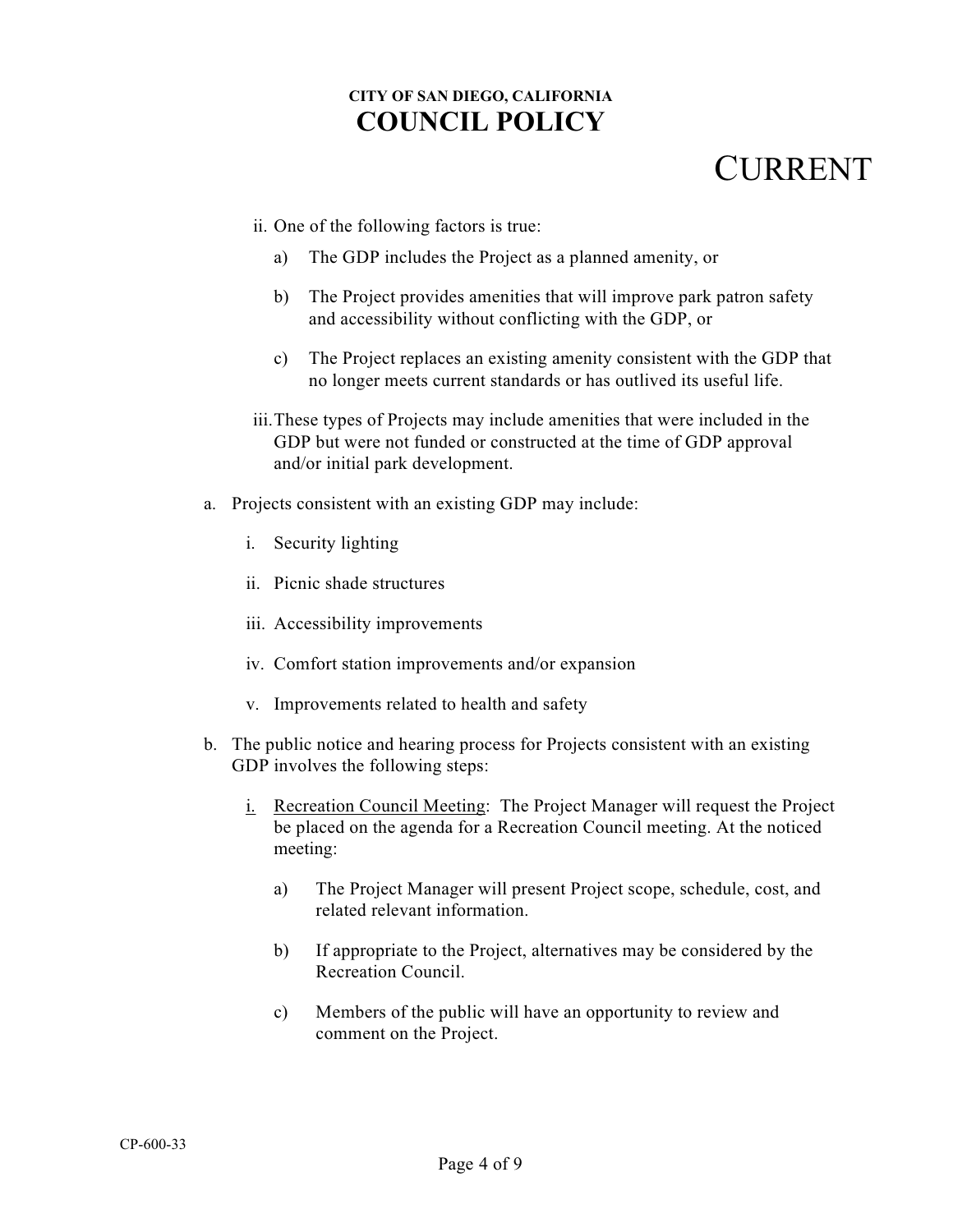## CURRENT

ii. After the Recreation Council meeting, no additional public input is required for the Project to proceed to subsection "C" of this Council Policy for approval.

#### 2. Projects Requiring a GDP Amendment or New GDP

- a. Minor Projects are those that require a GDP amendment, but are minor in nature (Minor Projects).
	- i. Projects will be determined by the City to be Minor Projects based on the following conditions:
		- a) An amended GDP is required, and
		- b) The proposed improvements are minor in nature and do not displace other park uses.
	- ii. Minor Projects may include:
		- a) New comfort stations
		- b) New sports field lighting (where no sports field lighting currently exists)
		- c) Upgraded or expanded tot lots or playgrounds
		- d) Parking lot expansion of less than 25% of existing parking lot
		- e) Turf conversion from natural to synthetic or vice-versa
- b. Major Projects are those that require GDP amendments or the development of a new GDP (Major Projects).
	- i. Projects will be determined by the City to be Major Projects based on the following conditions:
		- a) A new or amended GDP is required to add the proposed improvements, or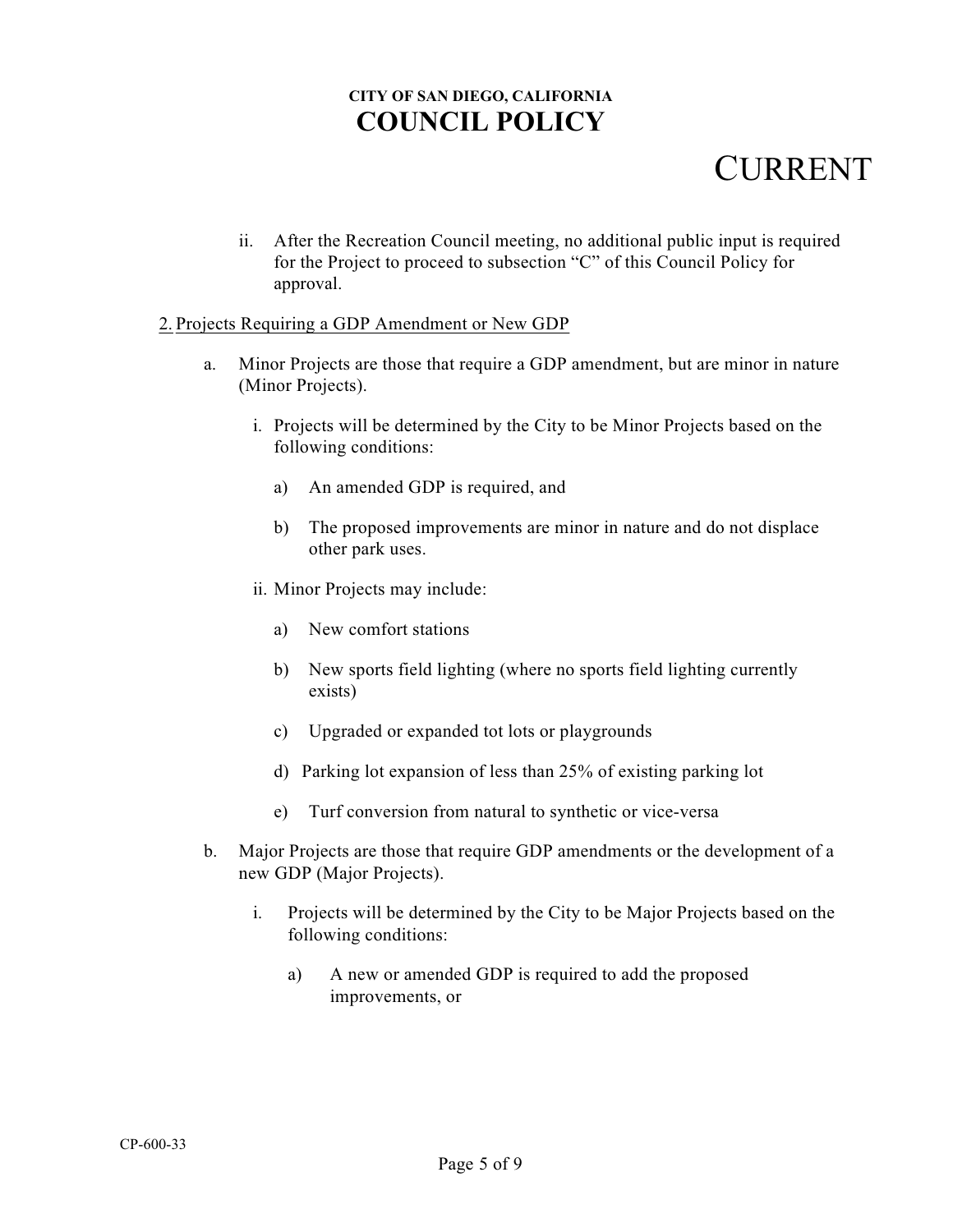- b) The new improvements are major in nature and/or may displace other park uses.
- ii. Major Projects may include:
	- a) New tot lot or playground
	- b) New park or expansion of an existing park
	- c) New recreation center or expansion of an existing recreation center
	- d) New aquatic complex or expansion of an existing aquatic center
	- e) New special activity park (e.g., skate park, dog off-leash)
	- f) Parking lot expansion greater than 25% of existing parking lot
	- g) New joint-use facilities (i.e. multi-purpose sports fields and jogging tracks on school district property)
- c. The public notice and hearing process for Minor Projects and Major Projects involves the following steps:
	- i. Bulletin Distribution
	- ii. Public Workshop(s): The Project Manager will request a Public Workshop be scheduled and placed on the agenda for a Recreation Council meeting (regular or special meeting).
		- a) The Project Manager conducts the Public Workshop(s) and is responsible for:
			- 1. Efficiently using the time available during the Public Workshop(s) to maximize the time for public input.
			- 2. Providing details of the Project, including proposed scope, schedule, cost, and related information.
			- 3. Discussing steps for Project review and approval.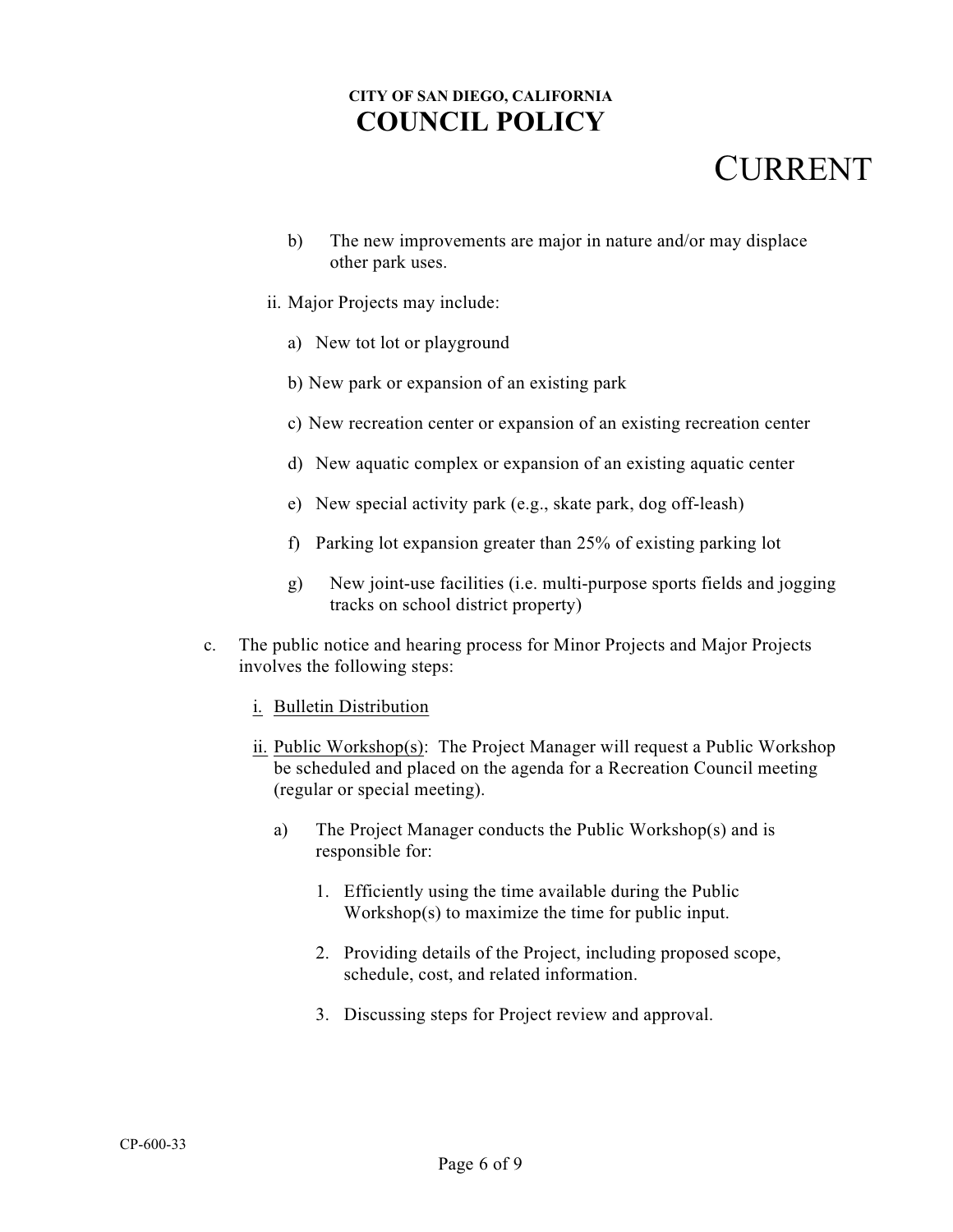- 4. Compiling a list of members of the public who have expressed interest in the Project. This list will be used to contact interested members of the public with information about subsequent public meetings.
- b) Based on the information provided by the Project Manager, the Recreation Council and members of the public will be invited to provide input regarding the Project. This input will provide guidance on the community's desires for the Project and will be used to develop conceptual alternatives that incorporate identified priorities within the Project budget.
- iii.Between the initial Public Workshop and the subsequent Recreation Council meeting(s), the Project Manager will gather and review feedback from the Public Workshop and develop conceptual alternatives for the next meeting.
- iv.Recreation Council Meeting(s):
	- a) The Project Manager will request the Project be placed as an "action item" on the agenda for a Recreation Council meeting and present conceptual alternatives for consideration by the Recreation Council.
	- b) Members of the public will have an opportunity to review and comment on the proposed alternatives presented by the Project Manager.
- v. Park and Recreation Board Review:
	- a) Prior to inclusion on the Park and Recreation Board agenda, the Project Manager will route the Project through the Public Project Assessment process, including the appropriate environmental document.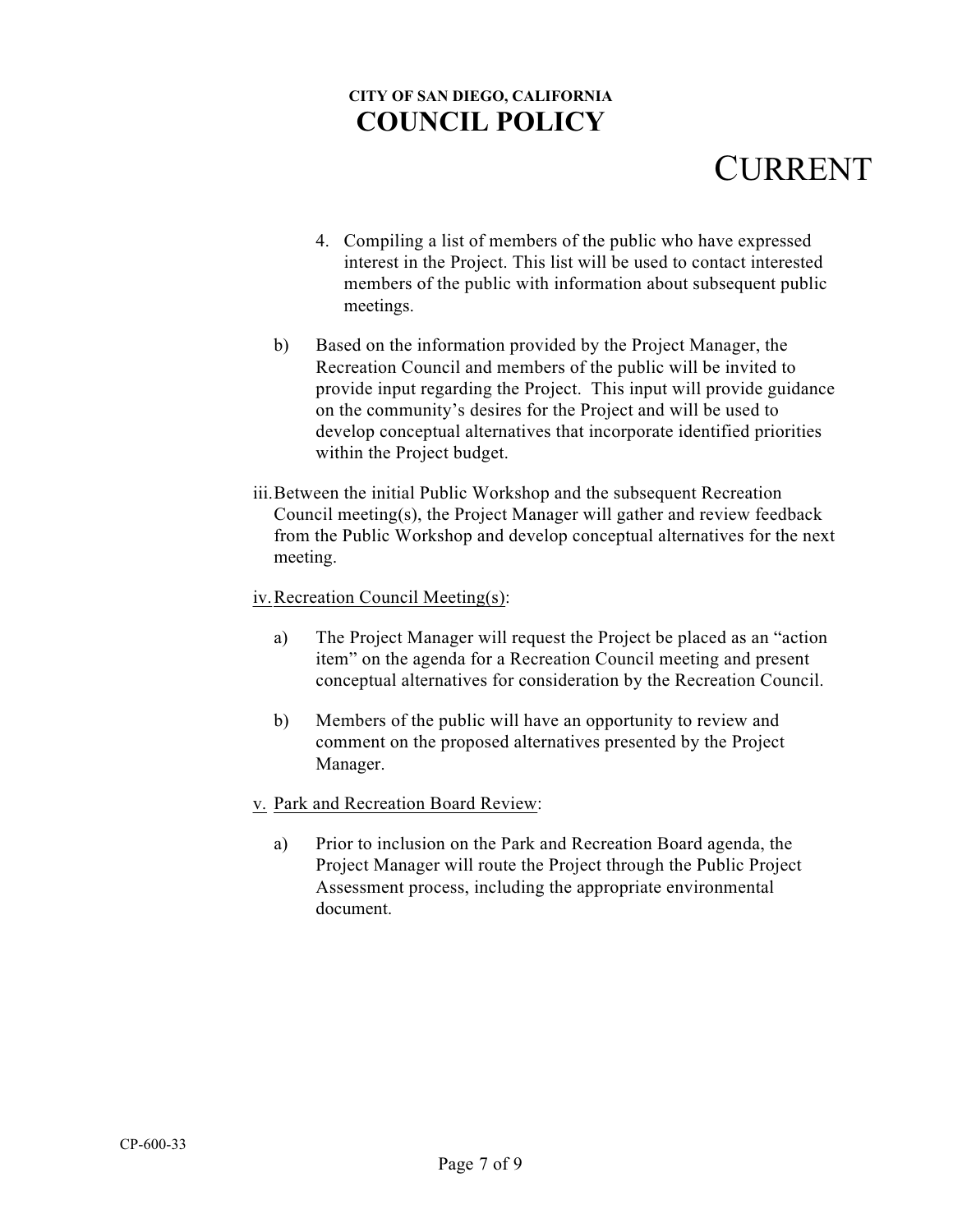- b) The Project Manager will prepare a staff report for the Park and Recreation Board in accordance with Park and Recreation Board Policy No. 1011 and the Consultant's Guide to Park Design and Development. The staff report shall include a copy of the proposed GDP amendment or new GDP and supporting documentation. The Director will review and approve the staff report prior to review by the Park and Recreation Board.
- c) Minor Projects: The Director shall provide each member of the Park and Recreation Board with the staff report and notice of the recommendation made by the Recreation Council with respect to the Minor Project. Within five (5) business days of the date of the notice, any member of the Park and Recreation Board may request the Director place the Minor Project on the agenda for the next Park and Recreation Board meeting for review and discussion. If a member of the Park and Recreation Board has the Minor Project placed on the agenda for discussion, the Park and Recreation Board will consider the Minor Project at the next Park and Recreation Board meeting and take action to recommend approval, disapproval, or modification of the Minor Project and any required GDP amendment or adoption of a new GDP. Alternatively, if the five (5) business days have elapsed and no member of the Park and Recreation Board has elected to hear the Minor Project, then the Park and Recreation Board is deemed to have recommended approval of the Minor Project and the Minor Project will proceed to subsection "C" of this Policy.
- d) Major Projects: The Director will cause the Major Project to be included as an "action item" on the agenda for the next available Park and Recreation Board meeting. At that meeting, the Park and Recreation Board will consider the Major Project and take action to recommend approval, disapproval, or modification of the Major Project and any required amendment or adoption of a new GDP. Upon receiving a recommendation from the Park and Recreation Board, the Major Project will proceed to subsection "C" of this Policy.